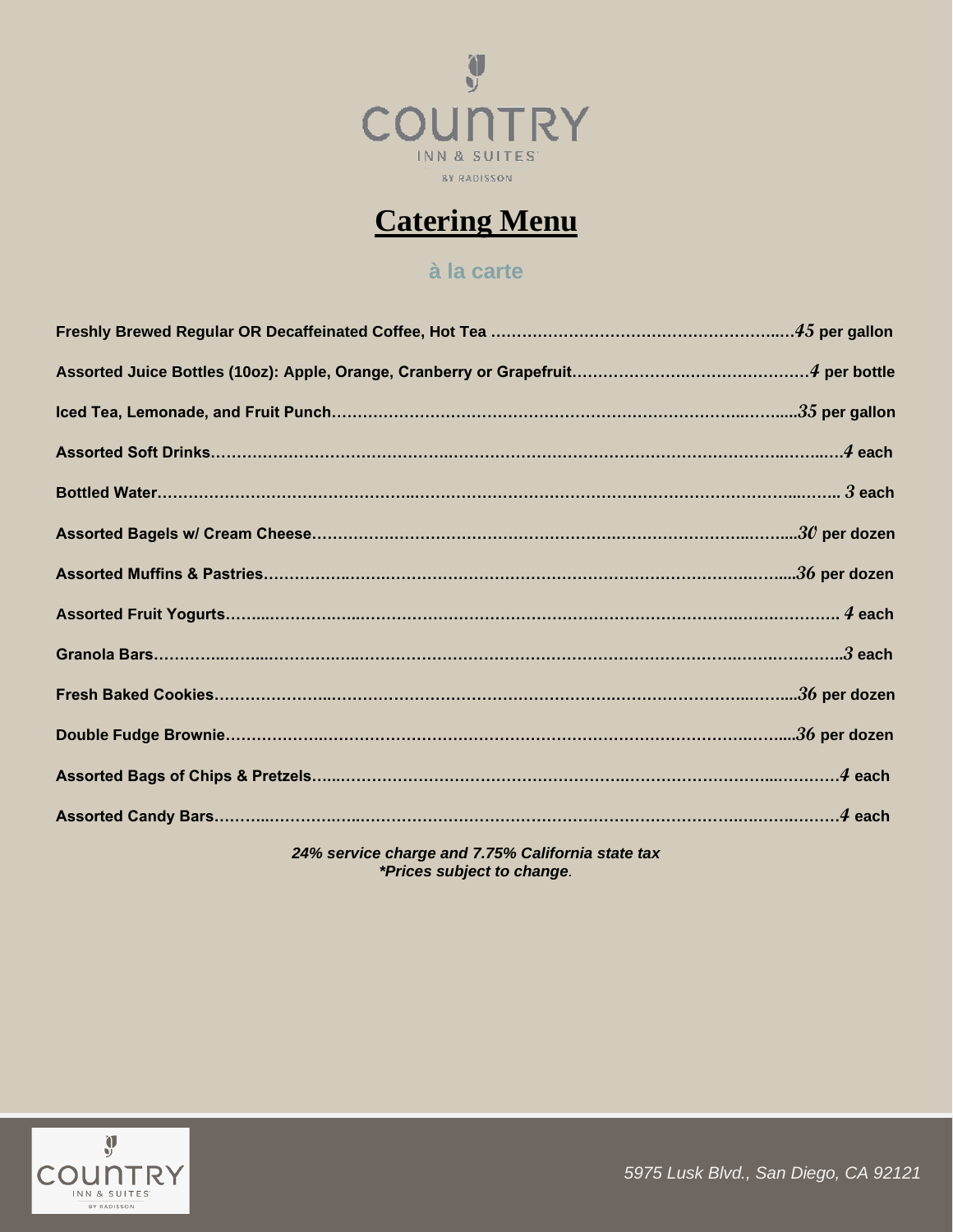## **Breakfast Buffets**

### **\*Minimum of 10 people\***

| Fresh Bakery Basket filled with assorted Fruit Danish, Muffins, Bagels & Cream Cheese and Fresh Seasonal Fruit                                                                                                                                  |  |
|-------------------------------------------------------------------------------------------------------------------------------------------------------------------------------------------------------------------------------------------------|--|
|                                                                                                                                                                                                                                                 |  |
| Individual Low-fat Fruit Filled Yogurts, Granola Cereal, Seasonal Fresh Fruit, Hard Boiled Eggs                                                                                                                                                 |  |
|                                                                                                                                                                                                                                                 |  |
| Fluffy Scrambled Eggs, Choice of Bacon or Sausage Links, Breakfast Potatoes Grilled with Onions and Parsley,<br>Bakery Basket includes Assorted Mini Fruit Danish and Muffins, Fresh Fruit Tray<br>*** Add Pancakes or French Toast \$5 each*** |  |
|                                                                                                                                                                                                                                                 |  |
| Scrambled Eggs with Applewood Smoked Bacon, Roasted Potato and Pepper Jack Cheese<br>Wrapped in a Flour Tortilla and served with Fresh Salsa, Sour Cream and Fresh Fruit                                                                        |  |
| All Breakfast Buffets are served with:                                                                                                                                                                                                          |  |
| Choice of Juice (Orange, Cranberry, or Apple),                                                                                                                                                                                                  |  |
| Freshly Brewed Coffee, Decaffeinated Coffee and Hot Tea                                                                                                                                                                                         |  |
| <b>Sandwiches</b>                                                                                                                                                                                                                               |  |
| *Minimum of 10 per selection and pricing is per person*<br>All sandwiches served on White or Wheat Bread                                                                                                                                        |  |
|                                                                                                                                                                                                                                                 |  |
| Herb-Crusted Beef with White Cheddar Cheese, Green Leaf Lettuce & Sliced Tomato                                                                                                                                                                 |  |
|                                                                                                                                                                                                                                                 |  |
| Slow Roasted with Jack Cheese Green Leaf Lettuce & Sliced Tomato                                                                                                                                                                                |  |
| <b>Add Bacon for \$1</b><br><b>Add Avocado for \$2</b>                                                                                                                                                                                          |  |
|                                                                                                                                                                                                                                                 |  |
| Roma Tomato, Thinly Sliced Cucumber, Creamy Avocado, Jack Cheese & Sprouts                                                                                                                                                                      |  |
|                                                                                                                                                                                                                                                 |  |
| Herb Grilled Chicken Breast, Fresh Avocado, Tomato, Jack Cheese, Green Leaf Lettuce                                                                                                                                                             |  |

#### **All Sandwich and Wrap Menus Include:**

Choice of Fresh Whole Fruit, Bag of Chips or French Fries, Chef's Choice of Dessert, Iced Tea, and Freshly Brewed Coffee

#### **Dessert Selections:**

Double Fudge Brownies, Assorted Cheesecake, Freshly Baked Cookies or Lemon Bars



*5975 Lusk Blvd., San Diego, CA 92121*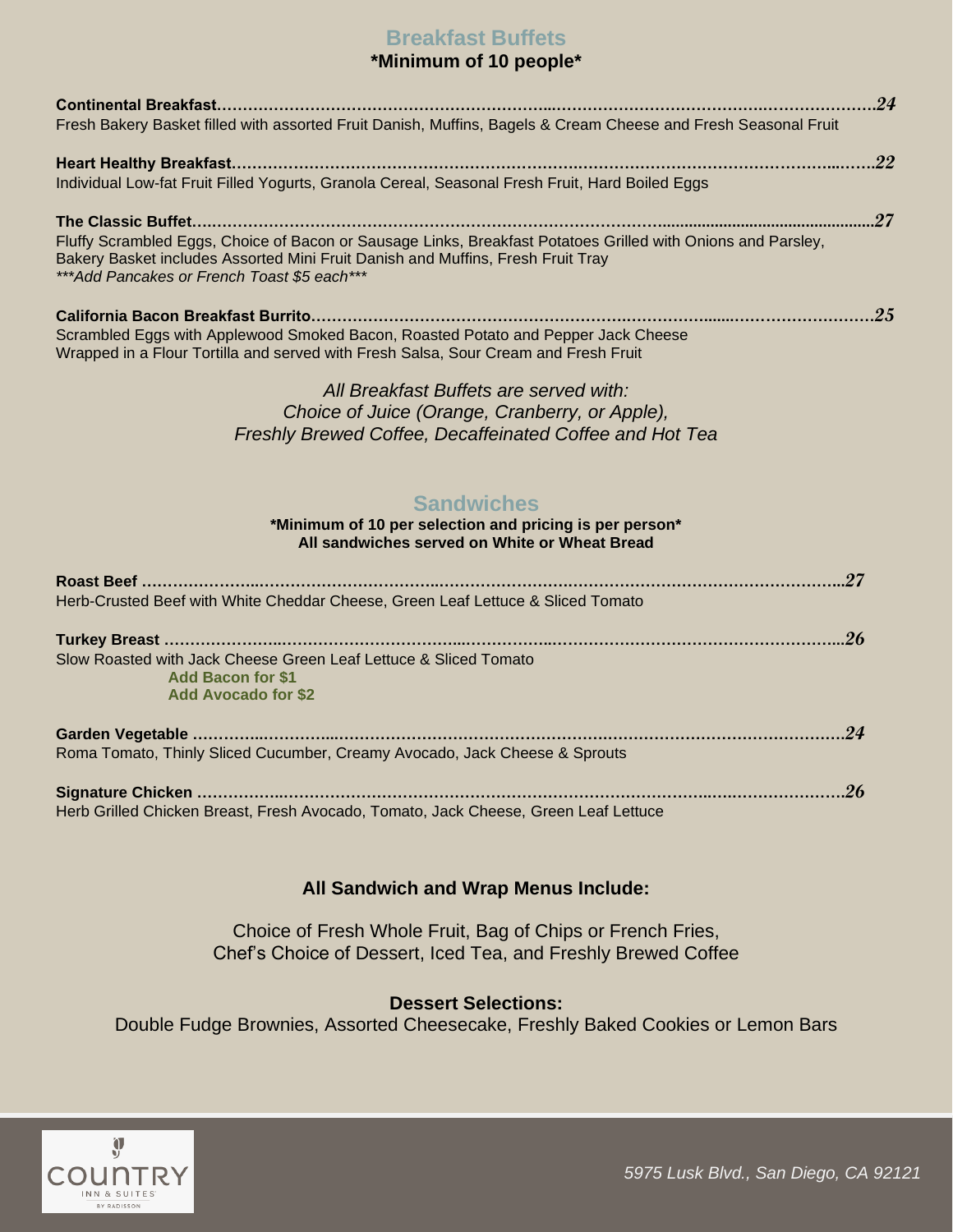### **Entrée Salads**

#### *Minimum 10 guests per selection*

| All salads include Rolls and Butter, Chef's Choice of Dessert, Iced Tea and Freshly Brewed Coffee          |  |  |
|------------------------------------------------------------------------------------------------------------|--|--|
|                                                                                                            |  |  |
| Grilled Chicken Breast on Romaine Lettuce and Tomatoes. Topped with Croutons, Parmesan and Caesar Dressing |  |  |
|                                                                                                            |  |  |
| Grilled Chicken, Spring Mix, Dried Cranberries, Walnuts, Feta Cheese served with Balsamic Vinaigrette      |  |  |
|                                                                                                            |  |  |
| Grilled Chicken & Bacon, Fresh Romaine Lettuce, Diced Egg, Crumbled Bleu Cheese, Tomatoes and Green Onions |  |  |

## **Simplicity Buffets**

#### *Minimum 10 guests per selection All Buffets served with Iced Tea, Freshly Brewed Regular and Decaf Coffee and Chef's Choice of Dessert*

### **Lunch**

### **Dinner**

#### **Barbeque Chicken**

Served with Baked Beans, Chef's Choice of Vegetable and Corn Bread and Butter

#### **Chicken Fajitas**

Served with Spanish Rice, Refried Beans, Garden Salad and Flour Tortillas

#### **Beef Taco Bar**

Served with Spanish Rice, Refried Beans, Shredded Cheese, Onion, Lettuce, Tomato, Salsa, Sour Cream, & Taco Shells

#### **Mandarin Orange Chicken**

Served with Jasmine Rice, Chef's Choice of Vegetables and Garden Salad with Choice of 2 Dressings

#### **Chicken Teriyaki**

Served with Rice Pilaf, Chef's Choice of Vegetable and Rolls & Butter

#### **Meat or Vegetarian Lasagna**

Served with Marinara or Cream Sauce, Caesar Salad and Garlic Bread

#### **Pasta Station**

Served with Penne & Fettuccini, Sauce 2 ways: Marinara & Alfredo, Focaccia Bread with Softened Butter Add Cheese Ravioli for \$2 **Add Chicken or Italian Sausage for \$3** 

#### **Deli Bar**

2 Choices of Bread: White, Wheat or Sourdough 2 Choices of Cheese: Swiss, Provolone, Cheddar or Monterey Jack 2 Choices of Deli Meat: Turkey, Roast Beef or Ham

Includes Garden or Pasta Salad & Assorted Chips

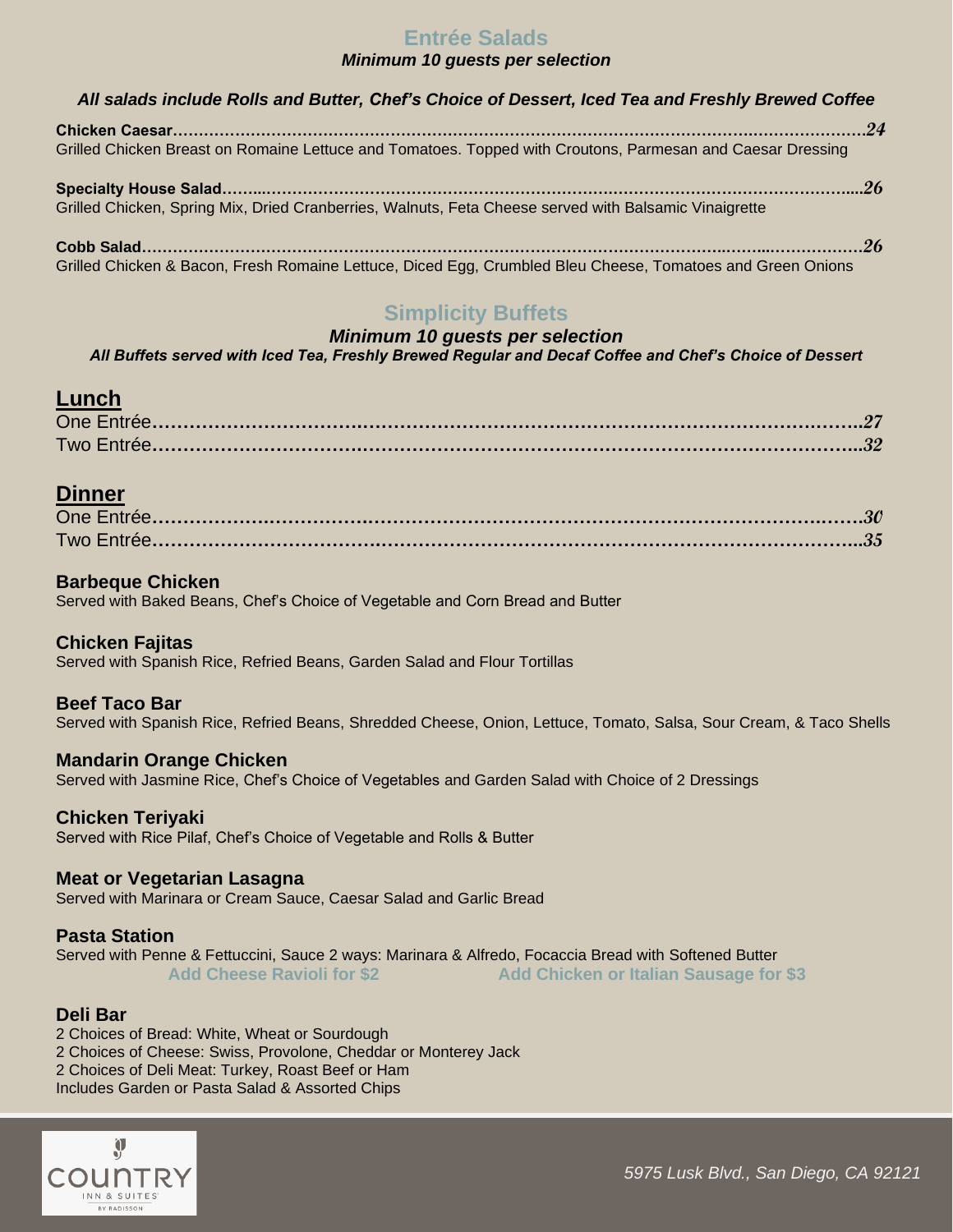# **Specialty Buffet**

# *Pricing per person with a 10 person minimum per option*

| Slow cooked in red wine until tender<br>Served with Mashed Potatoes                           |  |
|-----------------------------------------------------------------------------------------------|--|
|                                                                                               |  |
| Chicken Breast, Sauteed with Capers, Shallots, Lemon and Garlic<br>Served with Thin Spaghetti |  |
|                                                                                               |  |
| Penne Pasta, Grilled Chicken, Toasted Corn and Poblano Chiles in a Chipotle Cilantro Creme    |  |
|                                                                                               |  |
| Mozzarella and Romano Cheese filled Ravioli served with Mushroom in Marinara Cream Sauce      |  |
|                                                                                               |  |
| Fresh Baked Cookies, Fudge Brownies, Assorted Soft Drinks and Bottled Water                   |  |

# **Reception Favorites**

#### *Pricing is per dozen with a (2) dozen minimum per selection*

| Real Wisconsin Cheese coated with Italian-style breadcrumbs, deep fried to a golden brown.<br>Served with Marinara Sauce                         |  |
|--------------------------------------------------------------------------------------------------------------------------------------------------|--|
|                                                                                                                                                  |  |
|                                                                                                                                                  |  |
| With Wild Mushrooms & Herb OR Caramelized Onion & BBQ Sauce                                                                                      |  |
|                                                                                                                                                  |  |
| Fried Crisp Jalapenos Filled with Cream Cheese and Garnished with Parmesan Cheese and Herbs                                                      |  |
|                                                                                                                                                  |  |
| Latin Spices folded in a Pastry pillow served with Avocado Crema                                                                                 |  |
|                                                                                                                                                  |  |
| Choice 1: Applewood Smoked Bacon, Cheddar Cheese, Caramelized Onions, Garlic-Chive Crème Fraiche<br>Choice 2: Goat cheese, Spinach and Mushrooms |  |
|                                                                                                                                                  |  |
| Phyllo Pastry Dough layered with Fresh Spinach and Feta Cheese                                                                                   |  |
|                                                                                                                                                  |  |
| Served with Sweet Chili Sauce                                                                                                                    |  |